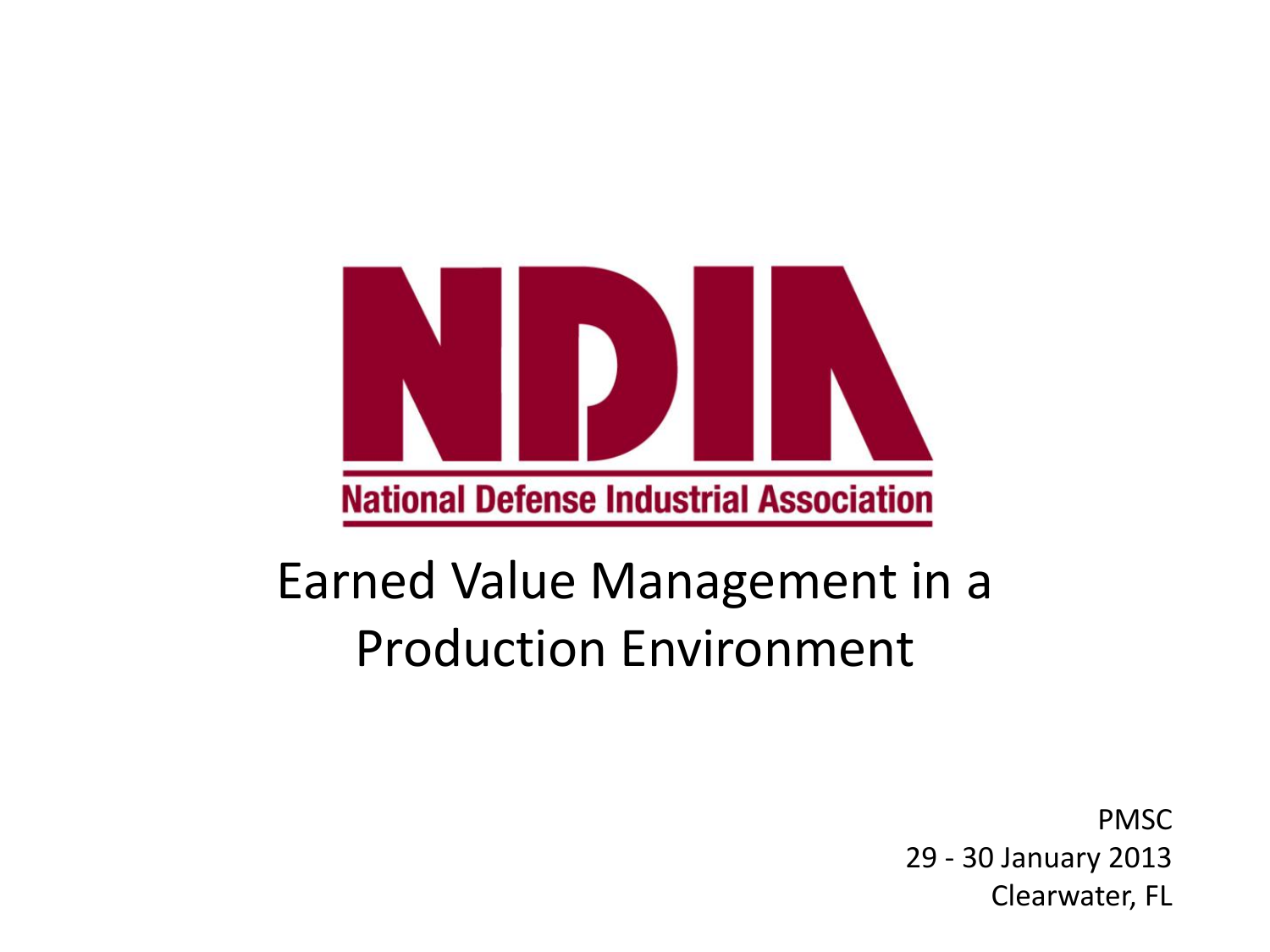

# Team Roster



### *Earned Value Management in a Production Environment Working Group*

- ▼ Scott Gring Lockheed Martin
- Kim Herrington Bell Helicopter
- **Beau Willis Communist Communist Communist Communist Communist Communist Communist Communist Communist Communist Communist Communist Communist Communist Communist Communist Communist Communist Communist Communist Communist**
- Edward Silvia **Raytheon**
- Ron Tripson **Construction** Orbital, Inc.
- Kenly Burkhart General Dynamics
- Toni Dooley Boeing
- $\checkmark$  John Kanicsar  $\checkmark$  Orbital
- 
- Brett Rhodes **Pratt & Whitney**
- Blake Crenshaw Raytheon
- David Bates PWC
- Deborah Duffy **Pratt & Whitney**
- ◆ Dave Pantano Lockheed Martin
- Melissa Slaughter **Frankling Controller** Delta Resources
- Toni Dooley Boeing
- Dave Roberts **Accenture**
- 
- 
- Peter Romeo General Dynamics
- **Keith Lee Dassian**
- Jim Davis **SAP**
- Jeff Carr BAE
- $\checkmark$  = In Attendance Todav

### **Name Company**

- 
- 
- 
- 
- Brad Temple Rockwell Collins
	-
	-
	-
	-
	-
	-
	-
	-
	- **Karen Frisk Communist Communist Pratt & Whitney**
- Amy Tersinar Rockwell Collins
	-
	-
	-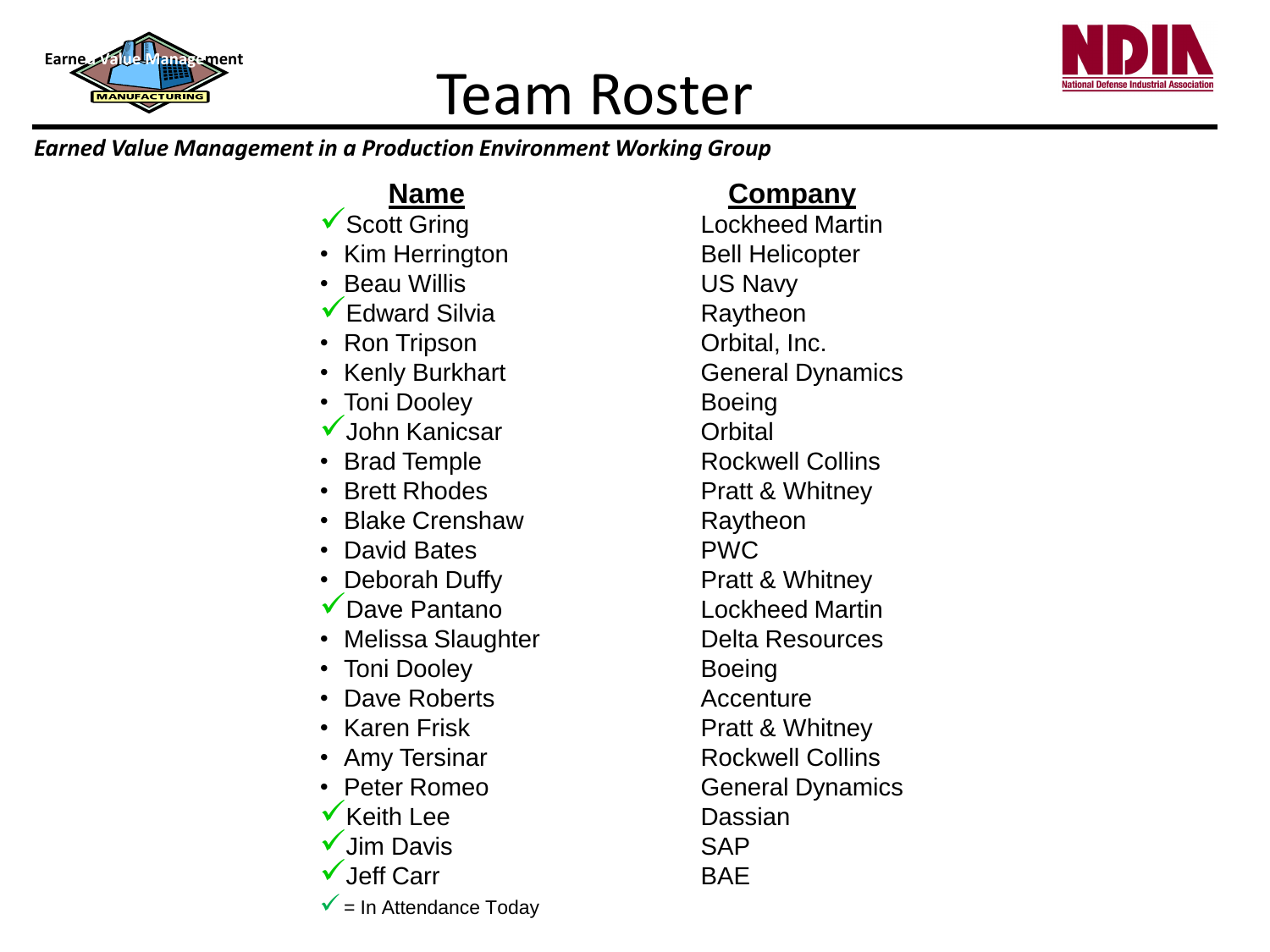

### Progress to Date



*Earned Value Management in a Production Environment Working Group*

| • EVM in a Production Environment Whitepaper Released  | October 2011           |
|--------------------------------------------------------|------------------------|
| • Follow-on Brainstorming                              | January 2012           |
| • Phase II Scope Proposed                              | <b>March 2012</b>      |
| • Phase II Scope Defined and Approved by Working Group | <b>March 2012</b>      |
| • Phase II Effort Initiated                            | <b>April 2012</b>      |
| • Working Group Facilitator Transition                 | May 2012               |
| • Phase II Working Group Sessions                      | June 2012 – March 2013 |

Average of 9 Working Group Members per Session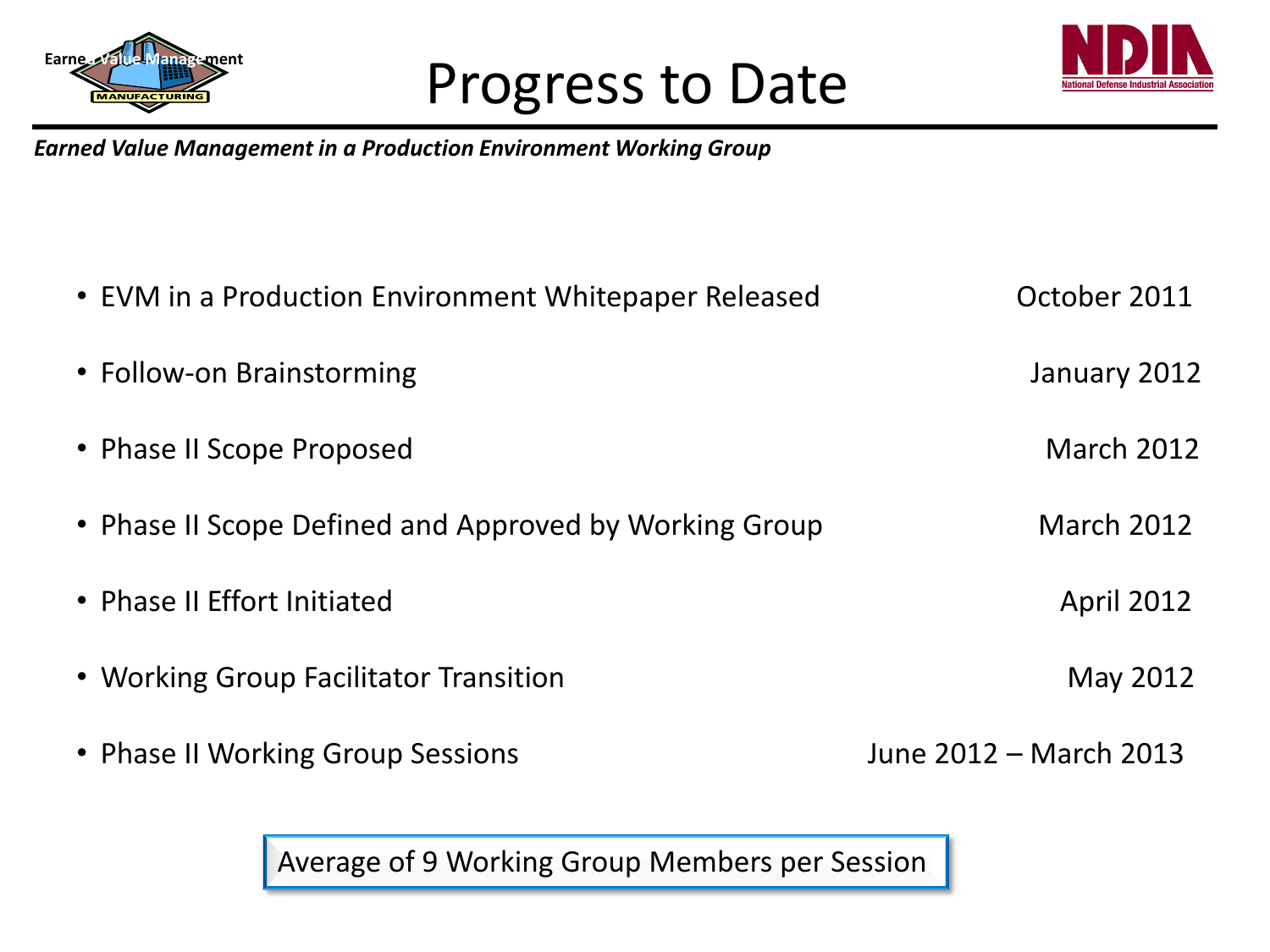



#### *Earned Value Management in a Production Environment Working Group*

| EVM Inquiries from the Existing DCMA Cross-Reference<br><b>Checklist</b>                                                          | <b>Does</b><br><b>Production</b><br><b>Differ from</b><br><b>Development?</b> |           | How is production different than<br>development? | What is recommended for<br>production? | <b>Relevant Source</b><br><b>Document</b><br>Reference<br>(Doc Title /<br>Chapter / |
|-----------------------------------------------------------------------------------------------------------------------------------|-------------------------------------------------------------------------------|-----------|--------------------------------------------------|----------------------------------------|-------------------------------------------------------------------------------------|
| <b>EVMS Guidelines/Management Characteristics</b>                                                                                 | <b>YES</b>                                                                    | <b>NO</b> |                                                  |                                        | Paragraph) (as<br><b>Available</b> )                                                |
| <b>ORGANIZATION</b>                                                                                                               |                                                                               |           |                                                  |                                        |                                                                                     |
| Define the authorized work elements for program. A work                                                                           |                                                                               |           |                                                  |                                        |                                                                                     |
| breakdown structure (WBS), tailored for effective internal                                                                        |                                                                               |           |                                                  |                                        |                                                                                     |
| management control, is commonly used in this process.<br>a. Is only one CWBS used for the contract                                |                                                                               |           |                                                  |                                        |                                                                                     |
| b. Is all contract work included in the CWBS including a complete                                                                 |                                                                               |           |                                                  |                                        |                                                                                     |
| definition of work scope requirements?                                                                                            |                                                                               |           |                                                  |                                        |                                                                                     |
| c. Are the following items included in the CWBS:                                                                                  |                                                                               |           |                                                  |                                        |                                                                                     |
| (1) Contract line items and end items (if in consonance with MIL-                                                                 |                                                                               |           |                                                  |                                        |                                                                                     |
| STD-881 latest edition)?                                                                                                          |                                                                               |           |                                                  |                                        |                                                                                     |
| (2) All CWBS elements specified for external reporting?                                                                           |                                                                               |           |                                                  |                                        |                                                                                     |
| (3) CWBS elements to be subcontracted, with identification of<br>subcontractors?                                                  |                                                                               |           |                                                  |                                        |                                                                                     |
| (4) Control account levels?                                                                                                       |                                                                               |           |                                                  |                                        |                                                                                     |
| 2. Identify the program organizational structure including the major                                                              |                                                                               |           |                                                  |                                        |                                                                                     |
| subcontractors responsible for accomplishing the authorized work.                                                                 |                                                                               |           |                                                  |                                        |                                                                                     |
| and define the organizational elements in which work will be                                                                      |                                                                               |           |                                                  |                                        |                                                                                     |
| planned and controlled.                                                                                                           |                                                                               |           |                                                  |                                        |                                                                                     |
| a. Are all authorized tasks assigned to identified organizational<br>elements? (This must occur at the control account level as a |                                                                               |           |                                                  |                                        |                                                                                     |
| minimum. Prepare exhibit showing relationships.)                                                                                  |                                                                               |           |                                                  |                                        |                                                                                     |
| b. Is subcontracted work defined and identified to the appropriate                                                                |                                                                               |           |                                                  |                                        |                                                                                     |
| subcontractor within the proper WBS element? (Provide                                                                             |                                                                               |           |                                                  |                                        |                                                                                     |
| representative example.)<br>3. Provide for the integration of the company's planning, budgeting,                                  |                                                                               |           |                                                  |                                        |                                                                                     |
| work authorization and cost accumulation processed with each                                                                      |                                                                               |           |                                                  |                                        |                                                                                     |
| other, and as appropriate, the program work breakdown structure                                                                   |                                                                               |           |                                                  |                                        |                                                                                     |
| and the program organizational structure.                                                                                         |                                                                               |           |                                                  |                                        |                                                                                     |
| a. Are the supplier's management control systems listed above                                                                     |                                                                               |           |                                                  |                                        |                                                                                     |
| integrated with each other, the CWBS, and the organizational<br>structure at the following levels: (Use matrix to illustrate the  |                                                                               |           |                                                  |                                        |                                                                                     |
| relationships.)                                                                                                                   |                                                                               |           |                                                  |                                        |                                                                                     |
| (1) Total contract?                                                                                                               |                                                                               |           |                                                  |                                        |                                                                                     |
| (2) Control account?                                                                                                              |                                                                               |           |                                                  |                                        |                                                                                     |
| 4. Identify the company organization or function responsible for                                                                  |                                                                               |           |                                                  |                                        |                                                                                     |
| controlling overhead (indirect costs).                                                                                            |                                                                               |           |                                                  |                                        |                                                                                     |
| a. Are the following organizational elements and managers clearly<br>identified:                                                  |                                                                               |           |                                                  |                                        |                                                                                     |
| (1) Those responsible for the establishment of budgets and                                                                        |                                                                               |           |                                                  |                                        |                                                                                     |
| assignment of resources for overhead performance?                                                                                 |                                                                               |           |                                                  |                                        |                                                                                     |
| (2) Those responsible for overhead performance control of related                                                                 |                                                                               |           |                                                  |                                        |                                                                                     |
| costs?                                                                                                                            |                                                                               |           |                                                  |                                        |                                                                                     |
| b. Are the responsibilities and authorities of each of the above                                                                  |                                                                               |           |                                                  |                                        |                                                                                     |
| organizational elements or managers clearly defined?<br>5. Provide for integration of the program work breakdown structure        |                                                                               |           |                                                  |                                        |                                                                                     |
| and the program organizational structure in a manner that permits                                                                 |                                                                               |           |                                                  |                                        |                                                                                     |
| cost and schedule performance measurement by elements of either                                                                   |                                                                               |           |                                                  |                                        |                                                                                     |
| or both structures as needed.                                                                                                     |                                                                               |           |                                                  |                                        |                                                                                     |
| a. Is each control account assigned to a single organizational                                                                    |                                                                               |           |                                                  |                                        |                                                                                     |
| element directly responsible for the work and identifiable to a single<br>element of the CWBS?                                    |                                                                               |           |                                                  |                                        |                                                                                     |
| b. Are the following elements for measuring performance available                                                                 |                                                                               |           |                                                  |                                        |                                                                                     |
| at the levels selected for control and analysis:                                                                                  |                                                                               |           |                                                  |                                        |                                                                                     |
| (1) Budgeted cost for work scheduled?                                                                                             |                                                                               |           |                                                  |                                        |                                                                                     |
| (2) Budgeted cost for work performed?                                                                                             |                                                                               |           |                                                  |                                        |                                                                                     |
| (3) Actual cost of work performed?                                                                                                |                                                                               |           |                                                  |                                        |                                                                                     |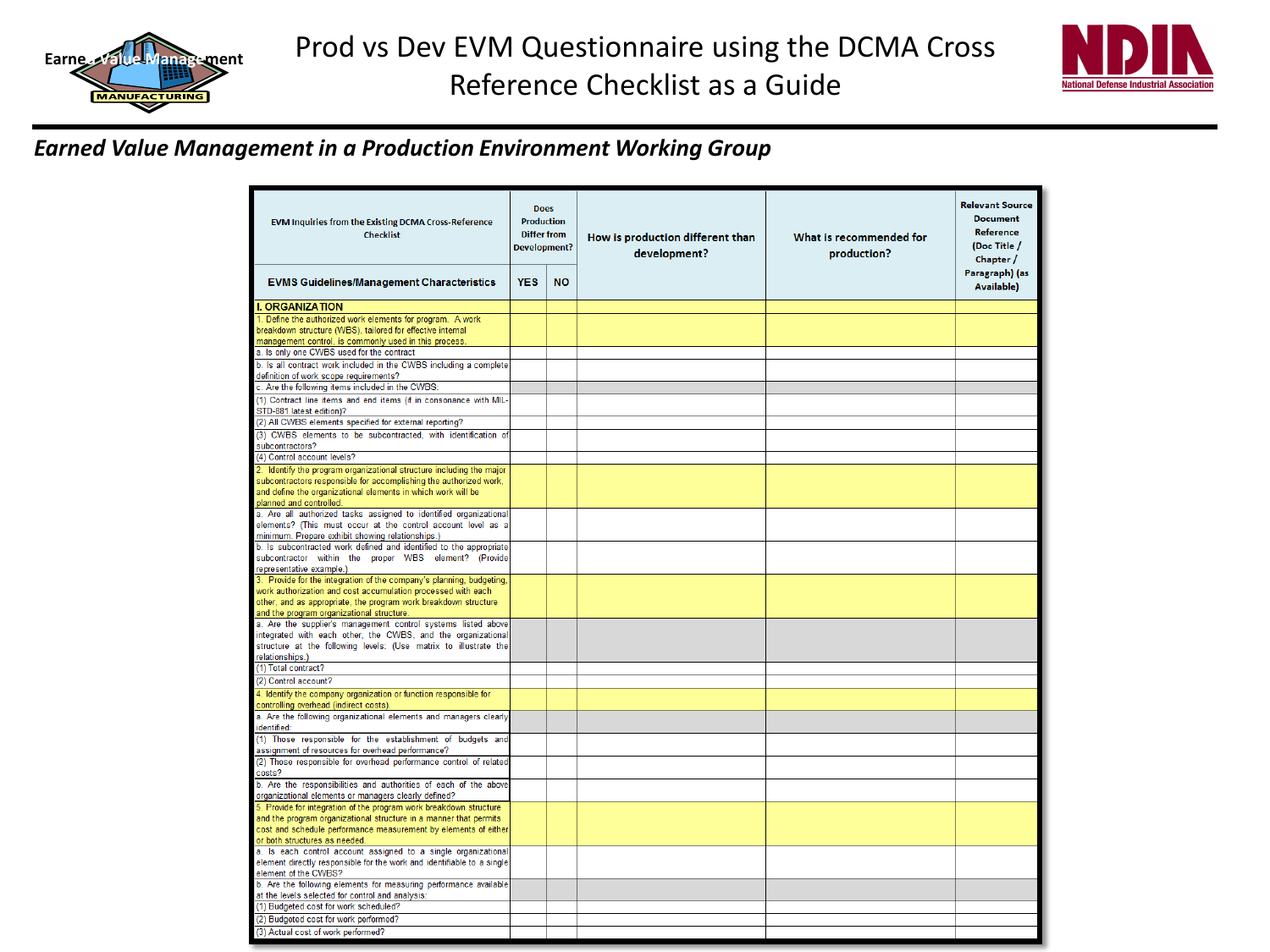



#### *Earned Value Management in a Production Environment Working Group*

|     | А                                                                                                                                                                                                                                                                                                              | в                                                     | c                                                                                | D                                                                                                                                                                                                                                                                                                                                                                                                | E                                                                                                                                                                                                                                                    | F                                                                                               | G                                             |  |
|-----|----------------------------------------------------------------------------------------------------------------------------------------------------------------------------------------------------------------------------------------------------------------------------------------------------------------|-------------------------------------------------------|----------------------------------------------------------------------------------|--------------------------------------------------------------------------------------------------------------------------------------------------------------------------------------------------------------------------------------------------------------------------------------------------------------------------------------------------------------------------------------------------|------------------------------------------------------------------------------------------------------------------------------------------------------------------------------------------------------------------------------------------------------|-------------------------------------------------------------------------------------------------|-----------------------------------------------|--|
| 1   |                                                                                                                                                                                                                                                                                                                |                                                       |                                                                                  | <b>Comments</b>                                                                                                                                                                                                                                                                                                                                                                                  |                                                                                                                                                                                                                                                      |                                                                                                 |                                               |  |
| 2   | <b>EVM Inquiries from the Existing DCMA Cross-</b><br><b>Reference Checklist</b>                                                                                                                                                                                                                               | <b>Does Production</b><br>Differ from<br>Development? |                                                                                  | How is production different<br>than development?                                                                                                                                                                                                                                                                                                                                                 | What is recommended<br>for production?                                                                                                                                                                                                               | <b>Relevant Source</b><br><b>Document Reference</b><br>(Doc Title / Chapter /<br>Paragraph) (as | <b>Working Group Assessment</b>               |  |
| з   | <b>EVMS Guidelines/Management</b><br><b>Characteristics</b>                                                                                                                                                                                                                                                    | <b>YES</b>                                            | <b>NO</b>                                                                        |                                                                                                                                                                                                                                                                                                                                                                                                  |                                                                                                                                                                                                                                                      | Available)                                                                                      |                                               |  |
| 211 | c. Are retroactive changes to BCWS and BCWP<br>prohibited except for correction of errors or for normal<br>accounting adjustments?                                                                                                                                                                             | $::$ Yes;                                             |                                                                                  | ; ; X; ;x  ; ; ; MRP systems typically use "Part<br>Master Data" that reflect the<br>properties of the labor operations<br>steps and material data. Changes to<br>this data will affect all open orders<br>within the factory, including those<br>that have already been earned.<br>Subsequent failure and rejection of a<br>part after installation could cause a<br>"de-earn" of performance.; | ::: Retroactive changes must be<br>controlled. Any changes within<br>the MRP system that could<br>generate retroactive changes<br>should be summarized and<br>applied to the current month so<br>that prior month BCWS and<br>BCWP are not altered.; | : : : Personal Experience;                                                                      | <b>Further discussion required</b>            |  |
|     | 31. Prevent revisions to the program budget except for<br>212 authorized changes.                                                                                                                                                                                                                              |                                                       |                                                                                  |                                                                                                                                                                                                                                                                                                                                                                                                  |                                                                                                                                                                                                                                                      |                                                                                                 |                                               |  |
|     | a. Are procedures established to prevent changes to ;;;;<br>the contract budget base (see definition) other than<br>those authorized by contractual action?                                                                                                                                                    |                                                       | : X: x                                                                           | MRP allows for retroactive changes; ;                                                                                                                                                                                                                                                                                                                                                            | BCWS and BCWP need to be<br>controlled and MRP reconcilied<br>with EAC except when base lined.<br>a a a<br>,,,,                                                                                                                                      | $\mathbb{R}$                                                                                    | Concurrence - is further discussion required? |  |
| 213 |                                                                                                                                                                                                                                                                                                                |                                                       |                                                                                  |                                                                                                                                                                                                                                                                                                                                                                                                  |                                                                                                                                                                                                                                                      |                                                                                                 |                                               |  |
|     | b. Is authorization of budgets in excess of the contract $ $ ;;;;<br>budget base controlled formally and done with the full<br>knowledge and recognition of the procuring activity?<br>214 Are the procedures adequate?                                                                                        |                                                       | $\left  \cdot ;\right\rangle \mathbf{X};\mathbf{x}\left  \cdot ;\right\rangle$ ; |                                                                                                                                                                                                                                                                                                                                                                                                  | $\cdots$                                                                                                                                                                                                                                             | $\mathbf{H}$                                                                                    | Concurrence - is further discussion required? |  |
|     | 32. Document changes to the performance<br>215 measurement baseline.                                                                                                                                                                                                                                           |                                                       |                                                                                  |                                                                                                                                                                                                                                                                                                                                                                                                  |                                                                                                                                                                                                                                                      |                                                                                                 |                                               |  |
| 216 | a. Are changes to the performance measurement $x$ ;;;<br>baseline made as a result of contractual redirection.<br>formal reprogramming, internal replanning, application<br>of undistributed budget, or the use of management<br>reserve, properly documented and reflected in the Cost<br>Performance Report? |                                                       | ::X::x                                                                           | MRP does not have a baseline or<br>ability to controlled changes. ::::                                                                                                                                                                                                                                                                                                                           | Raise level of control to IMS<br>level. $7777$                                                                                                                                                                                                       | $\vdots$                                                                                        | <b>Further discussion required</b>            |  |